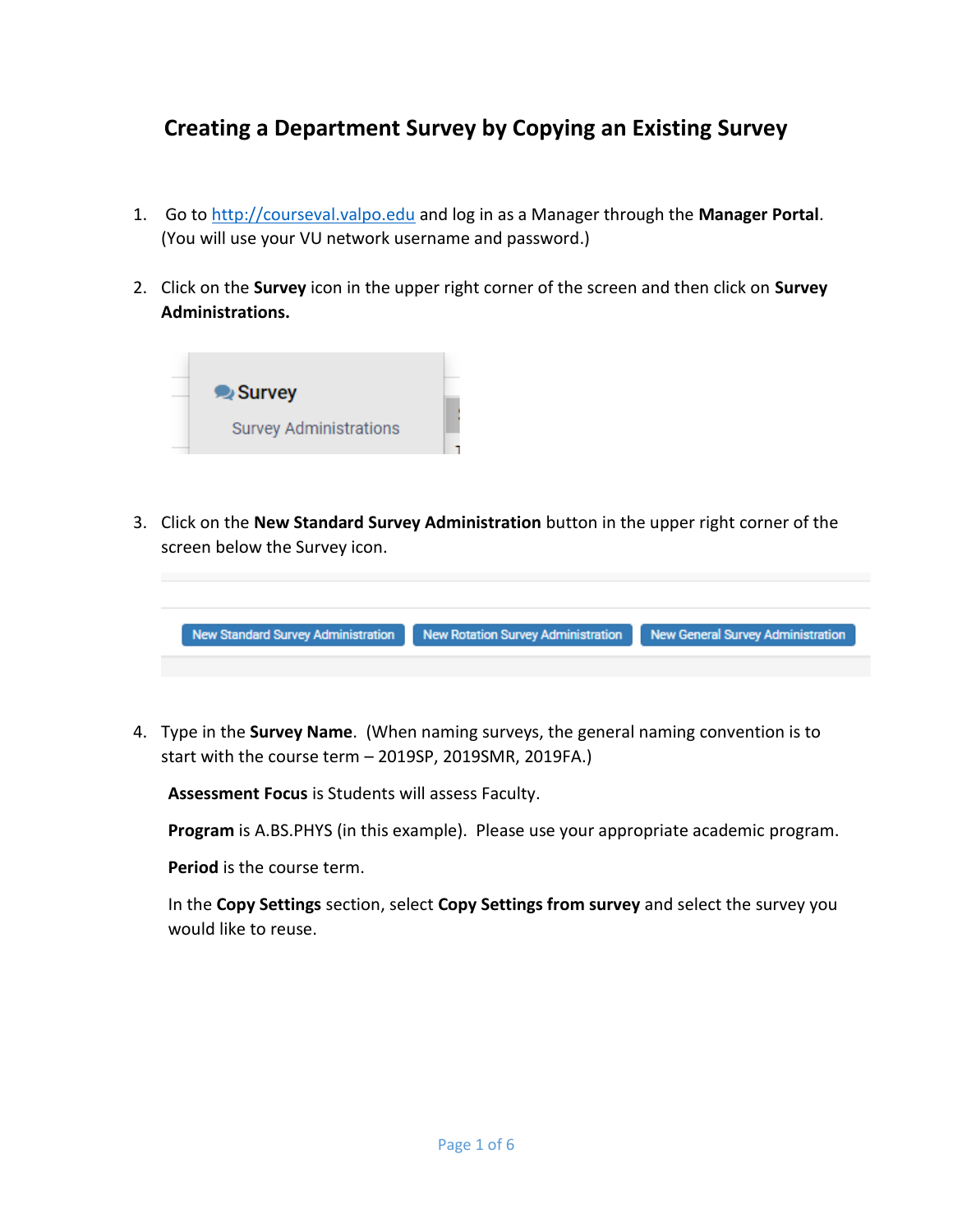## Click the **Add** button.

| Create New: Standard: 8 Survey Template                                                      |   |
|----------------------------------------------------------------------------------------------|---|
| Survey Name: 2019FA_Physics and Astronomy Senior Exit Survey                                 |   |
| Assessment Focus: Students will assess Faculty                                               |   |
| Program: A.BS.PHYS<br>▼                                                                      |   |
| Period: 2019FA<br>$\overline{\mathbf{v}}$                                                    |   |
| Copy settings: O Do not copy settings from an existing survey or template.                   |   |
| C Copy Settings from template: ART:<br>▼                                                     |   |
| © Copy Settings from survey: 2016 : 2016SP : 2016SP_Physics and Astronomy Senior Exit Survey | ▼ |
| $\Box$ Copy all Courses $\odot$                                                              |   |

- 5. Your survey will now be listed on the **Survey Administration** page. All your questions and display options have been copied from the previous survey. If you do not see your survey, make sure that the **Status** drop down box is set to **No Status**.
- 6. You will need to select the course(s) for this survey. Click on the **Select Courses** icon for your survey. This is the book icon in the second column from the right.

| Survey Administration  |                                                  |                    |                                          |                                    |                  | New Standard Survey Administration |                      |                    |              | New Rotation Survey Administration         |               | New General Survey Administration |                                          | ി                         |
|------------------------|--------------------------------------------------|--------------------|------------------------------------------|------------------------------------|------------------|------------------------------------|----------------------|--------------------|--------------|--------------------------------------------|---------------|-----------------------------------|------------------------------------------|---------------------------|
| <b>Survey/Template</b> | <b>Type</b>                                      |                    | <b>Focus</b>                             |                                    | Year             |                                    | <b>Period</b>        |                    |              |                                            | <b>Status</b> |                                   |                                          |                           |
| Survey                 | Standard                                         | ▼                  | Stu→Fac                                  | $\mathbf{v}$                       | 2019             |                                    | 2019FA               | $\pmb{\mathrm{v}}$ |              |                                            | No Status     | $\mathbf{v}$                      |                                          |                           |
| Program                | Search                                           |                    |                                          |                                    |                  |                                    |                      |                    |              |                                            |               |                                   |                                          |                           |
| Show All               | <b>Survey Name</b>                               | <b>Starts with</b> | 2019FA_<br>$\mathbf{v}$                  | $\lceil \circ \rceil \circ \rceil$ |                  |                                    |                      |                    |              |                                            |               |                                   |                                          |                           |
|                        |                                                  |                    | <b>Survey Administration Information</b> |                                    |                  |                                    |                      |                    |              | <b>Content, Layout, and Results Access</b> |               |                                   |                                          | <b>Data Selection</b>     |
|                        | <b>Survey Administration Name</b>                |                    |                                          | <b>Focus</b>                       | Open/<br>Close   | <b>Deadline</b>                    | <b>Select</b><br>Q's | # O's<br>Ovr/Ppl   | Set<br>Order | <b>Display</b><br><b>Options</b>           | <b>Access</b> | <b>Results Feedback</b><br>Q's    | <b>Select</b><br><b>Courses</b> Settings | Detailed                  |
|                        | 2019FA _Physics and Astronomy Senior Exit Survey |                    |                                          | Stu-Fac                            | manual<br>manual | Dec 18, 2019<br>extend set         | $\bullet$            | 39<br>(39/0)       |              | ð                                          | $\mathbb{Z}$  | Not<br>Enabled                    | <b>B</b>                                 | No<br>Courses<br>Selected |
|                        |                                                  |                    |                                          |                                    |                  |                                    |                      |                    |              |                                            |               |                                   |                                          | 1 record found.           |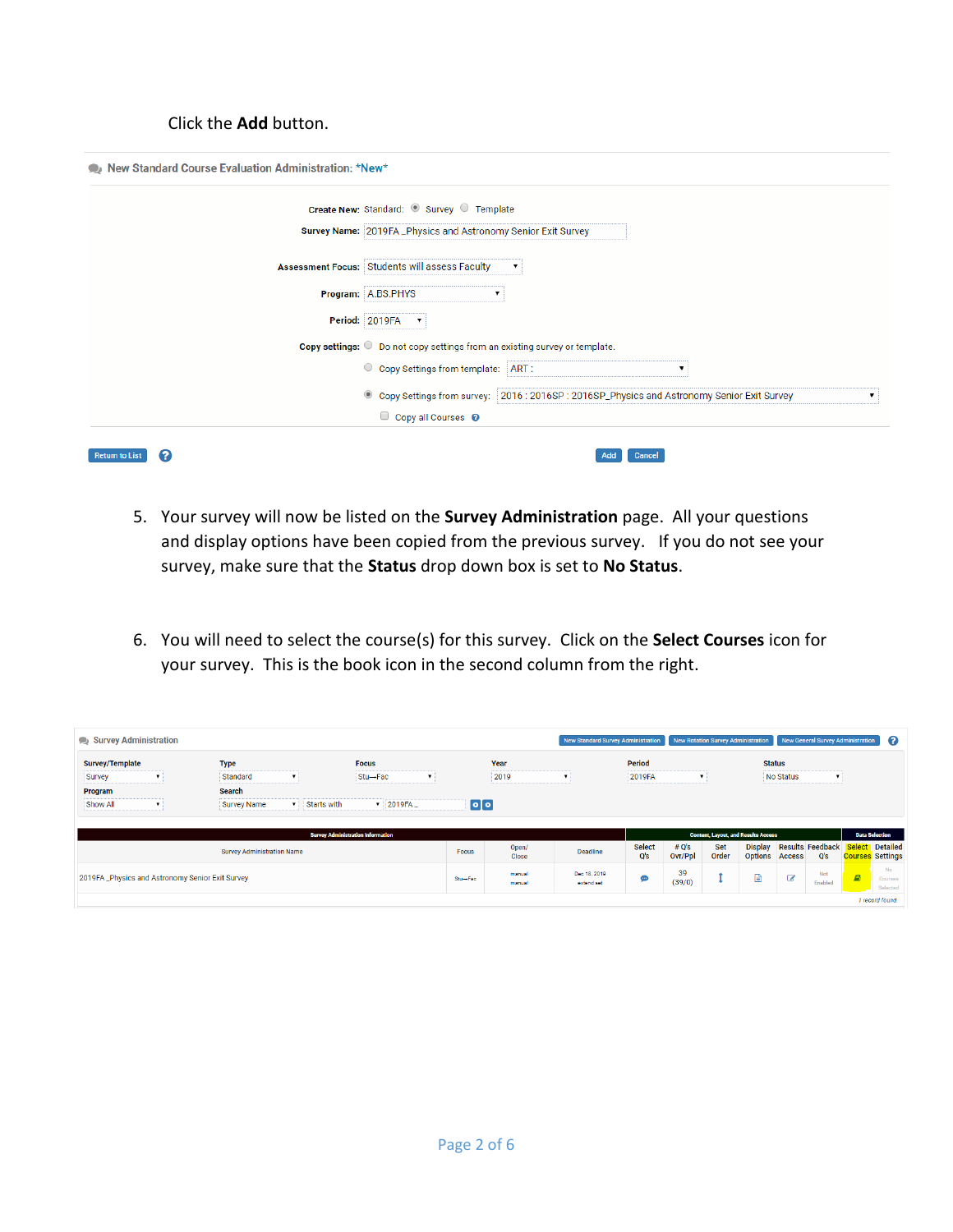| Course Selection: 2019FA _Physics and Astronomy Senior Exit Survey                                                         |                  |                  |                 |                  | <b>Return to List</b> |
|----------------------------------------------------------------------------------------------------------------------------|------------------|------------------|-----------------|------------------|-----------------------|
| No courses have been selected.                                                                                             |                  |                  |                 |                  |                       |
| <b>Filters</b>                                                                                                             |                  |                  |                 |                  |                       |
| Leave all filters blank and select Apply Data Filters below to find all Courses that apply for the selected survey period. |                  |                  |                 |                  |                       |
| <b>Data Filters</b>                                                                                                        |                  |                  |                 |                  |                       |
|                                                                                                                            | AAA(21)          | A E(3)           | $\Box$ ART (15) | $\Box$ BIO (53)  | $\Box$ CBA (67)       |
|                                                                                                                            | $\Box$ CC (38)   | C E (19)         | CEU(5)          | CHEM(53)         | $\Box$ CIS (47)       |
|                                                                                                                            | $\Box$ COMM (34) | $\Box$ CON (54)  | CORE (38)       | $\Box$ ECE (41)  | $\Box$ ECON (17)      |
|                                                                                                                            | $\Box$ ED (45)   | $\Box$ ENGL (38) | $\Box$ ENVS(1)  | $\Box$ FORL (46) | $\Box$ GE (37)        |
|                                                                                                                            | $\Box$ GEO (32)  | $\Box$ GS (26)   | HADM(7)         | HCL(8)           | $\Box$ HIST (12)      |
| <b>Department:</b>                                                                                                         | $\Box$ HUED (12) | $\Box$ IS (14)   | $\Box$ ITA (1)  | $\Box$ KIN (44)  | $\Box$ LS(3)          |
|                                                                                                                            | $M = ME(47)$     | MST (80)         | MUS (89)        | $\Box$ NS(1)     | $\Box$ NUR(1)         |
|                                                                                                                            | $\Box$ OCTH (4)  | $P_A(19)$        | PHL(10)         | PHS(7)           | PHYS(29)              |
|                                                                                                                            | POLS(31)         | PSY (59)         | ROTC (12)       | $\Box$ SOC (16)  | $\Box$ SOCW (9)       |
|                                                                                                                            | $\Box$ THEO (41) | $\Box$ THTR (21) |                 |                  |                       |
| <b>Course Type:</b>                                                                                                        | Default (1307)   |                  |                 |                  |                       |
| <b>Course Designation:</b>                                                                                                 | Default (1307)   |                  |                 |                  |                       |
| Year:                                                                                                                      | 1(354)<br>6(92)  | 2(248)<br>7(17)  | 3(249)<br>9(21) | 4(259)           | 5(67)                 |
| <b>Enrollment: from</b>                                                                                                    | to               | ℯ                |                 |                  |                       |

7. Check the box next to the **PHYS** department and click on the **Apply Data** Filters button in the lower left corner of your screen.

| Apply Data Filters Apply Search String Filter | Apply Data & Search String Filters Hide Search Results ? |  |
|-----------------------------------------------|----------------------------------------------------------|--|
|                                               |                                                          |  |

8. Click on the course(s) you want to include in the survey and click on the **Save** button.

| <b>Search Results</b>                                     |                                                         |                                                    |                                                             |
|-----------------------------------------------------------|---------------------------------------------------------|----------------------------------------------------|-------------------------------------------------------------|
| 29 records found<br>Select All Select None Save<br>Cancel |                                                         |                                                    |                                                             |
| ASTR-101 - A [Astronomy]                                  | u<br>ASTR-101L - A [ Astronomy Laboratory ]             | ASTR-101L - EV [ Astronomy Laboratory ]            | ASTR-492 - LL1 [ Resrch Or Reading in Astronomy ]<br>$\Box$ |
| <b>PHYS-111 - A [Essentials of Physics ]</b>              | U<br>PHYS-141 - A [ Newtonian Mechanics ]               | PHYS-141 - B   Newtonian Mechanics                 | <b>PHYS-141 - C</b> [Newtonian Mechanics]                   |
| <b>PHYS-141L - A [Experimental Physics I]</b>             | u<br>PHYS-141L - C [Experimental Physics I]             | PHYS-141L - D   Experimental Physics   1           | <b>PHYS-141L - E</b> [Experimental Physics   ]              |
| <b>PHYS-141L - EVB</b> [ Experimental Physics I ]         | □<br>PHYS-141L - F [ Experimental Physics I ]           | PHYS-141L - H [Experimental Physics I]             | <b>PHYS-141L - I</b> [ Experimental Physics I ]             |
| PHYS-141L - J [Experimental Physics I]                    | □<br>PHYS-141L - K   Experimental Physics I ]           | <b>PHYS-151 - A [Newtonian Mechanics - Honors]</b> | <b>PHYS-190 - A</b> [ Topics in Physics ]                   |
| <b>PHYS-243 - A [ Physics: Atoms &amp; Nuclei]</b>        | u<br>PHYS-281 - BX   Electricity and Electronics        | PHYS-345 - A [ Experimental Physics IV ]           | PHYS-371 - A [Electromagnetic Fields]                       |
| <b>PHYS-421 - A [ Quantum Mechanics I]</b>                | PHYS-445/ASTR-445   Physics and Astronomy Exit Survey ] | PHYS-492 - AG1 [ Research or Reading in Phys ]     | PHYS-492 - TS1   Research or Reading in Phys  <br>u         |
| PHYS-499 - A [ Physics Colloquium ]                       |                                                         |                                                    |                                                             |
| Courses selected for this survey                          |                                                         |                                                    |                                                             |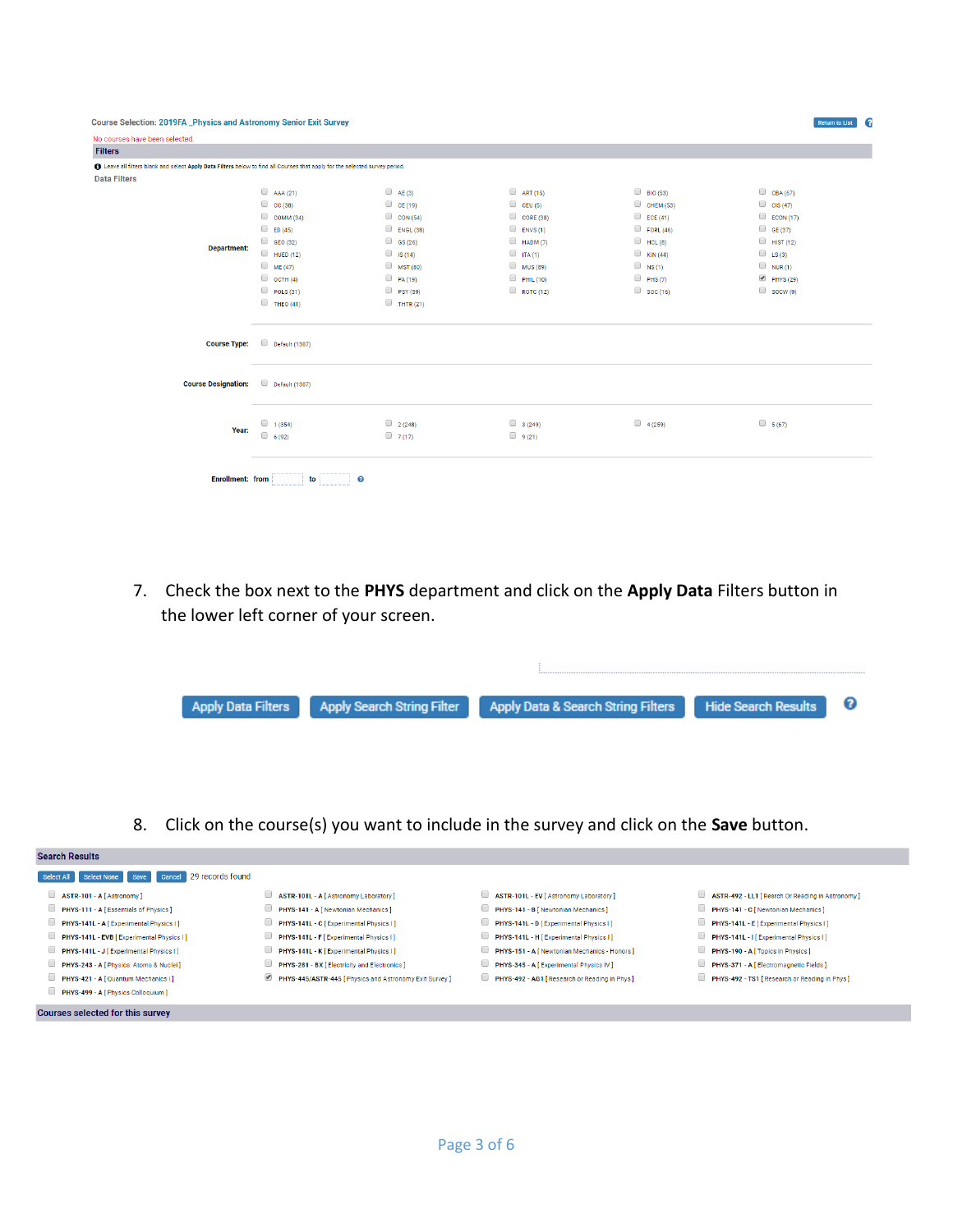9. The course(s) will then be shown in the **Courses selected for this survey** section. Click on the **Return to List** button.

| Courses selected for this survey (NO results received) |                                                         |  |  |                                                    |  |
|--------------------------------------------------------|---------------------------------------------------------|--|--|----------------------------------------------------|--|
|                                                        |                                                         |  |  | Select All Select None Save Cancel 1 records found |  |
|                                                        | PHYS-445/ASTR-445 [ Physics and Astronomy Exit Survey ] |  |  |                                                    |  |

10. You are now on the **Survey Administration** page. You can double check your work by clicking on the **Detailed Settings** icon which is in the farthest right column and selecting **Preview Survey** by clicking on the magnifying glass. You can preview the survey by clicking on the magnifying glass icon for the standard view or the cell phone icon for the mobile view. You should always preview the survey after you make any changes

|                                      | <b>EXECUTE: Detailed Survey Settings: 2019FA _Physics and Astronomy Senior Exit Survey</b> |                     |                                    |               |                                              |                                        |                                        |                                                                   | <b>Return to List</b>                   | Q                        |
|--------------------------------------|--------------------------------------------------------------------------------------------|---------------------|------------------------------------|---------------|----------------------------------------------|----------------------------------------|----------------------------------------|-------------------------------------------------------------------|-----------------------------------------|--------------------------|
| <b>Department</b>                    | View Option @                                                                              | Action <sup>©</sup> |                                    | Search        |                                              |                                        |                                        |                                                                   |                                         |                          |
| <b>PHYS</b>                          | View Responsible Fa v                                                                      | Select Action       | $\mathbf{v}$                       | Course Number | v Starts with                                |                                        |                                        | $\lceil \circ \rceil \circ \rceil$                                |                                         |                          |
| <b>Course Number</b><br>(Section ID) | <b>Course Name</b><br>(Code)                                                               | Year                | Custom<br><b>Start/End/Release</b> |               | <b>Actual Availability</b><br>From/To/Report | Custom<br><b>Questions</b><br>Selected | Participants<br>Selected<br>(Received) | Responsible<br>Faculty                                            | Question<br>Category<br><b>Settings</b> | Preview<br><b>Survey</b> |
| PHYS-445/ASTR-445<br>(n/a)           | Physics and Astronomy Exit Survey (n/a)                                                    | 4                   | set start<br>set end<br>n/a        |               | n/a<br>Dec 18, 2019 11:59 PM<br>ø            | $\Omega$                               | 3/3<br>(0)                             | Gibson-Even, Adam<br>Leisman, Lukas<br>Stanislaus, T.D.<br>Change | E                                       | Q <sub>0</sub>           |
|                                      |                                                                                            |                     |                                    |               |                                              |                                        |                                        |                                                                   |                                         | 1 record found.          |
| . വ<br><b>Return to List</b>         |                                                                                            |                     |                                    |               |                                              |                                        |                                        |                                                                   |                                         |                          |

- 11. Hit **Return to List** to go back to the **Survey Administration** page.
- 12. Click on the **Results Access** icon (third column from the right).
- **Results** Access  $\overline{\mathscr{L}}$

13. You are now on the **Report Options** screen.

**Participant Anonymity –** This is an anonymous survey. (All surveys are anonymous.)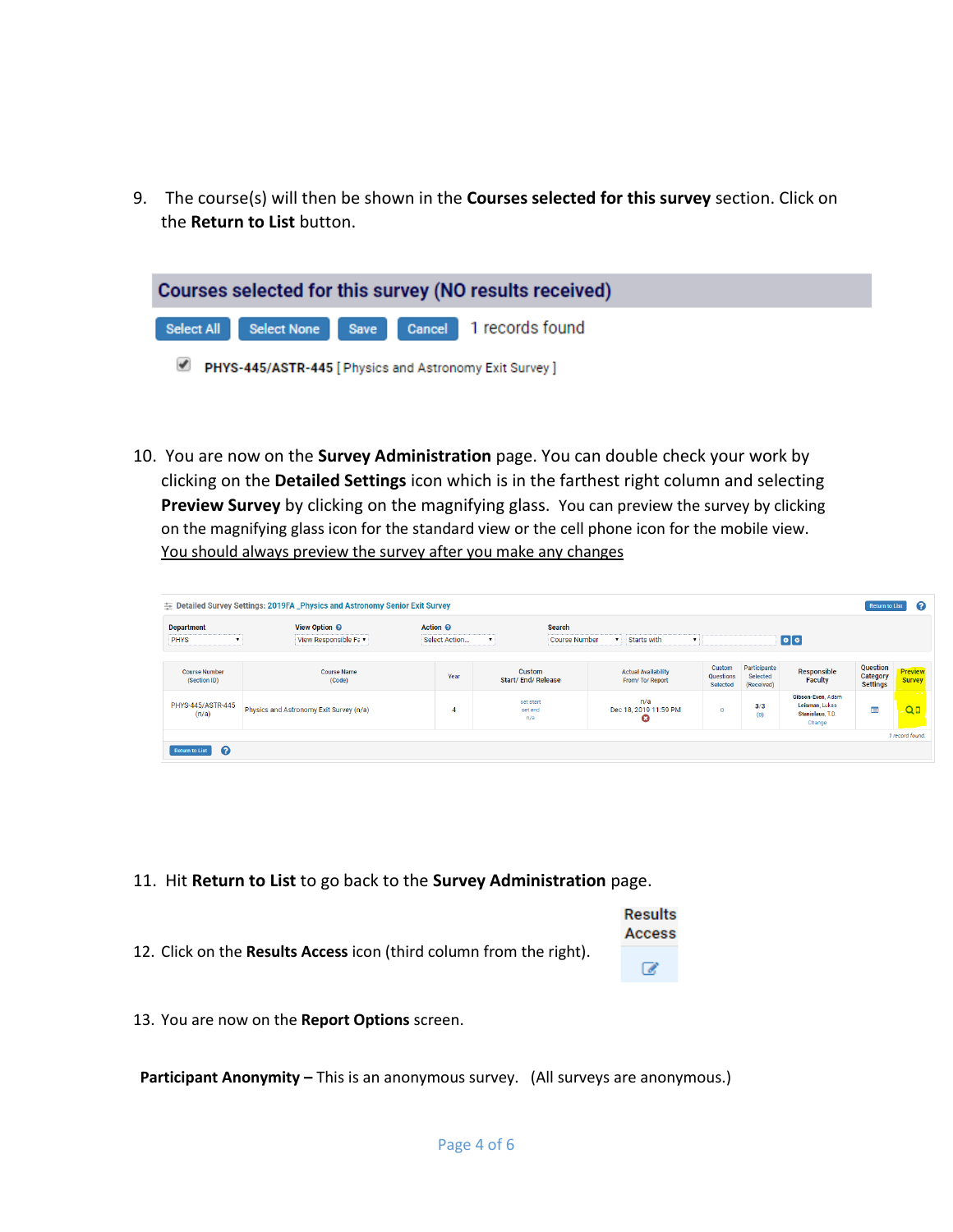In the **Results Access Settings** section, click on **Allow no access to survey results.** This will allow you to manually enter a date to release survey results after grades have been submitted.

| <b>Results Access Settings</b>                                                                                                                                              |
|-----------------------------------------------------------------------------------------------------------------------------------------------------------------------------|
| <b>Enable Access to Survey Results:</b>                                                                                                                                     |
| Allow access on None - [Manually Release]                                                                                                                                   |
| Allow no access to survey results.<br>۰                                                                                                                                     |
| Allow access to results after the survey is Closed.<br>$\cup$                                                                                                               |
| Allow access to results while this survey is Active. @<br>$\circ$                                                                                                           |
| Allow access to results after the survey is Closed -OR-while it is Active for Courses utilizing a Custom End date/time that has passed.                                     |
| 19 If you have selected the first option, Allow no access to survey results., no access to the results for this survey will be permitted, regardless of the settings below. |
| Only allow access if at least 0<br>responses have been received. <sup>O</sup>                                                                                               |
| Only allow access if there are at least 0<br>participants selected. <sup>O</sup>                                                                                            |
| Enable custom release dates. @                                                                                                                                              |
| Do not allow access until 0<br>days after survey availability ends. <sup>O</sup>                                                                                            |
| <b>6</b> If you select to use custom report release dates it will override this option.                                                                                     |

14. Check the **Role Security Settings** to ensure that the appropriate faculty can see the results. Click the **Save** button to exit out of the screen.

|                                                    |                                               | Overall<br><b>Questions</b>                     | <b>People-based</b><br><b>Questions</b>    |                                              |                           | <b>FeedBack</b><br>Questions                                  |                          |
|----------------------------------------------------|-----------------------------------------------|-------------------------------------------------|--------------------------------------------|----------------------------------------------|---------------------------|---------------------------------------------------------------|--------------------------|
|                                                    | <b>Graphic</b><br><b>Numeric</b><br>(overall) | <b>Comments</b><br>(overall)                    | <b>Graphic</b><br><b>Numeric</b><br>(self) | <b>Graphic</b><br><b>Numeric</b><br>(others) | <b>Comments</b><br>(self) | <b>Comments</b><br>(others)                                   | <b>Enter</b><br>Feedback |
| <b>Responsible Faculty</b>                         | ✔                                             | ✔                                               | $\blacktriangledown$                       | $\Box$                                       | ✔                         | O                                                             | □                        |
| <b>Course Department</b><br><b>Administrators</b>  | $\overline{\mathcal{L}}$                      | $\circ$<br>none<br>۰<br>view<br>$\circ$<br>edit | ✔                                          | ✔                                            | $\overline{\mathscr{C}}$  | $\circ$<br>none<br>$^\circlede$<br>view<br>$\circ$<br>edit    | □                        |
| <b>Faculty Department</b><br><b>Administrators</b> | $\overline{\mathcal{L}}$                      | $\blacktriangledown$                            | $\blacktriangledown$                       | ✔                                            | ✔                         | $\circ$<br>none<br>$^\circledR$<br>view<br>$\bigcirc$<br>edit | 0                        |
| <b>Course Administrators</b>                       | $\blacktriangledown$                          | $\blacktriangledown$                            | $\overline{\mathcal{L}}$                   | ✔                                            | ✔                         | $\blacktriangledown$                                          | □                        |
| <b>Assessed Individuals</b>                        | ✔                                             | ✔                                               | $\blacktriangledown$                       |                                              | ✔                         |                                                               | 0                        |

15. Click on the name of the survey in the **Survey Administration** page to enter the survey launch dates. Please use the survey open, close and results release dates for the general survey.